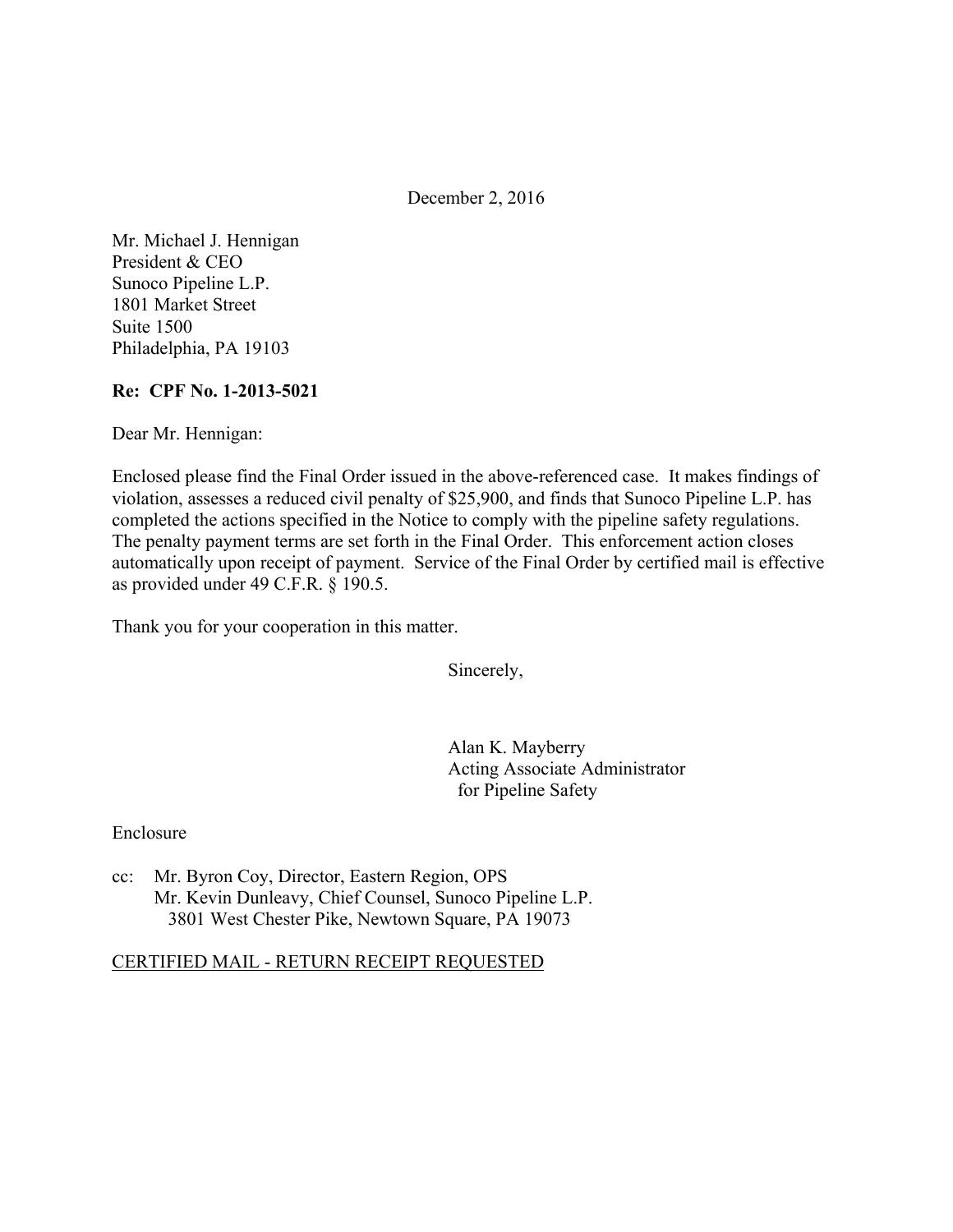### **U.S. DEPARTMENT OF TRANSPORTATION PIPELINE AND HAZARDOUS MATERIALS SAFETY ADMINISTRATION OFFICE OF PIPELINE SAFETY WASHINGTON, D.C. 20590**

**In the Matter of )** 

Sunoco Pipeline L.P., **(a) CPF No. 1-2013-5021** 

 $\mathcal{L}=\{1,2,3,4,5\}$  **)** 

 **)** 

 **)** 

 $\qquad \qquad \Box$ 

**Respondent. )** 

 $\overline{a}$ 

## **FINAL ORDER**

On December 7-9, 2011, pursuant to 49 U.S.C. § 60117, representatives of the Pipeline and Hazardous Materials Safety Administration (PHMSA), Office of Pipeline Safety (OPS), conducted an inspection of the control room management procedures of Sunoco Pipeline L.P. (Sunoco or Respondent) in Montello, Pennsylvania.<sup>1</sup>

As a result of the inspection, the Director, Eastern Region, OPS (Director), issued a Notice of Probable Violation, Proposed Civil Penalty, and Proposed Compliance Order (Notice) to Respondent on September 30, 2013. In accordance with 49 C.F.R. § 190.207, the Notice alleged that Sunoco committed a single violation of the control room management regulations and proposed a civil penalty of \$30,200. The Notice also proposed corrective action to remediate the alleged violation.

Sunoco responded to the Notice and requested a hearing by letter dated October 31, 2013. Respondent submitted written exhibits on May 8, 2014. In accordance with § 190.211, a hearing was held on May 22, 2014, in Trenton, New Jersey, before a Presiding Official from the Office of Chief Counsel, PHMSA. After the hearing, Respondent submitted a post-hearing brief on June 23, 2014 (Brief). Pursuant to § 190.209(b)(7), the Director submitted a written evaluation of Respondent's response material on September 30, 2015.

## **FINDING OF VIOLATION**

**Item 1:** The Notice alleged that Respondent violated 49 C.F.R. § 195.446(a), which states:

<sup>&</sup>lt;sup>1</sup> Sunoco is a subsidiary of Sunoco Logistics Partners L.P. and operates approximately 6,000 miles of pipeline transporting primarily crude oil and refined products in Texas, Oklahoma, and several other states. This information is reported by Sunoco for calendar year 2015 pursuant to 49 C.F.R. § 195.49.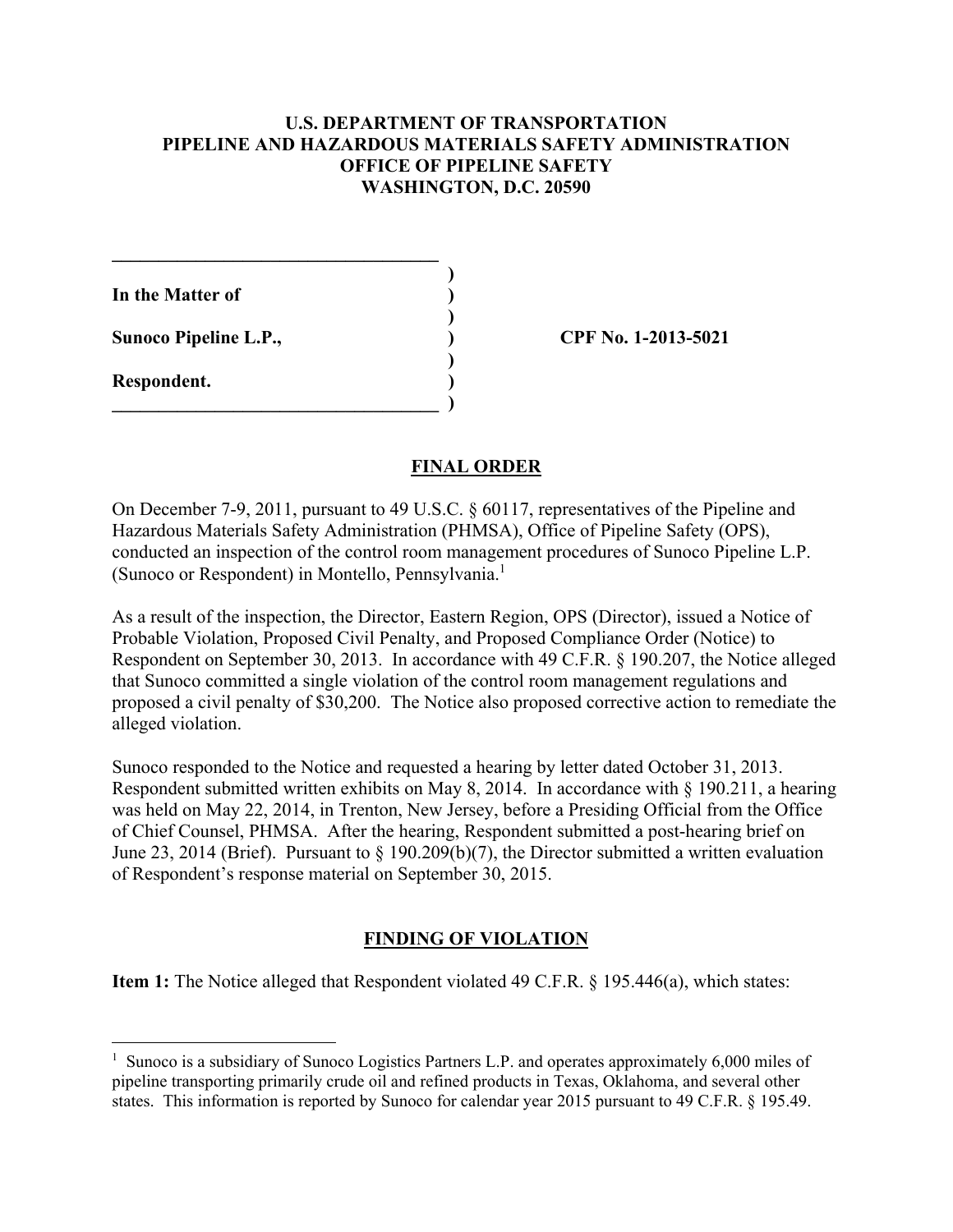#### **§ 195.446 Control room management.**

 (a) *General.* This section applies to each operator of a pipeline facility with a controller working in a control room who monitors and controls all or part of a pipeline facility through a SCADA system. Each operator must have and follow written control room management procedures that implement the requirements of this section. The procedures required by this section must be integrated, as appropriate, with the operator's written procedures required by § 195.402. An operator must develop the procedures no later than August 1, 2011, and must implement the procedures according to the following schedule. The procedures required by paragraphs (b),  $(c)(5)$ ,  $(d)(2)$  and  $(d)(3)$ ,  $(f)$  and  $(g)$  of this section must be implemented no later than October 1, 2011. The procedures required by paragraphs (c)(1) through  $(4)$ ,  $(d)(1)$ ,  $(d)(4)$ , and  $(e)$  must be implemented no later than August 1, 2012. The training procedures required by paragraph (h) must be implemented no later than August 1, 2012, except that any training required by another paragraph of this section must be implemented no later than the deadline for that paragraph . . . .

 (h) *Training.* Each operator must establish a controller training program and review the training program content to identify potential improvements at least once each calendar year, but at intervals not to exceed 15 months. An operator's program must provide for training each controller to carry out the roles and responsibilities defined by the operator. In addition, the training program must include the following elements:

 (1) Responding to abnormal operating conditions likely to occur simultaneously or in sequence . . . .

The Notice alleged that Respondent violated  $\S 195.446(a)$  by failing to have control room management procedures for implementing the requirements of paragraph (h)(1) of that section related to controller training. Paragraph (h)(1) requires an operator to have procedures for training controllers on responding to abnormal operating conditions (AOCs) "likely to occur simultaneously or in sequences." The Notice alleged that Respondent's procedures did not have a detailed written process for how Respondent would determine training scenarios for recognizing and responding to AOCs likely to occur simultaneously or in sequence. Specifically, the Notice alleged the procedures did not address reviewing historical alarm logs to identify candidate scenarios for training.

Respondent argued that even though its written procedures did not contain the words "simultaneously or in sequence," the Company's actual training program trains controllers to recognize and respond to AOCs likely to occur simultaneously or in sequence, and in fact, Respondent uses historical alarm logs. Moreover, Respondent argued that although the regulation requires an operator to have a training program, the regulation does not require an operator to have written procedures for the training program. Finally, Respondent argued OPS is impermissibly attempting to enforce a guidance document that merely recommends, but does not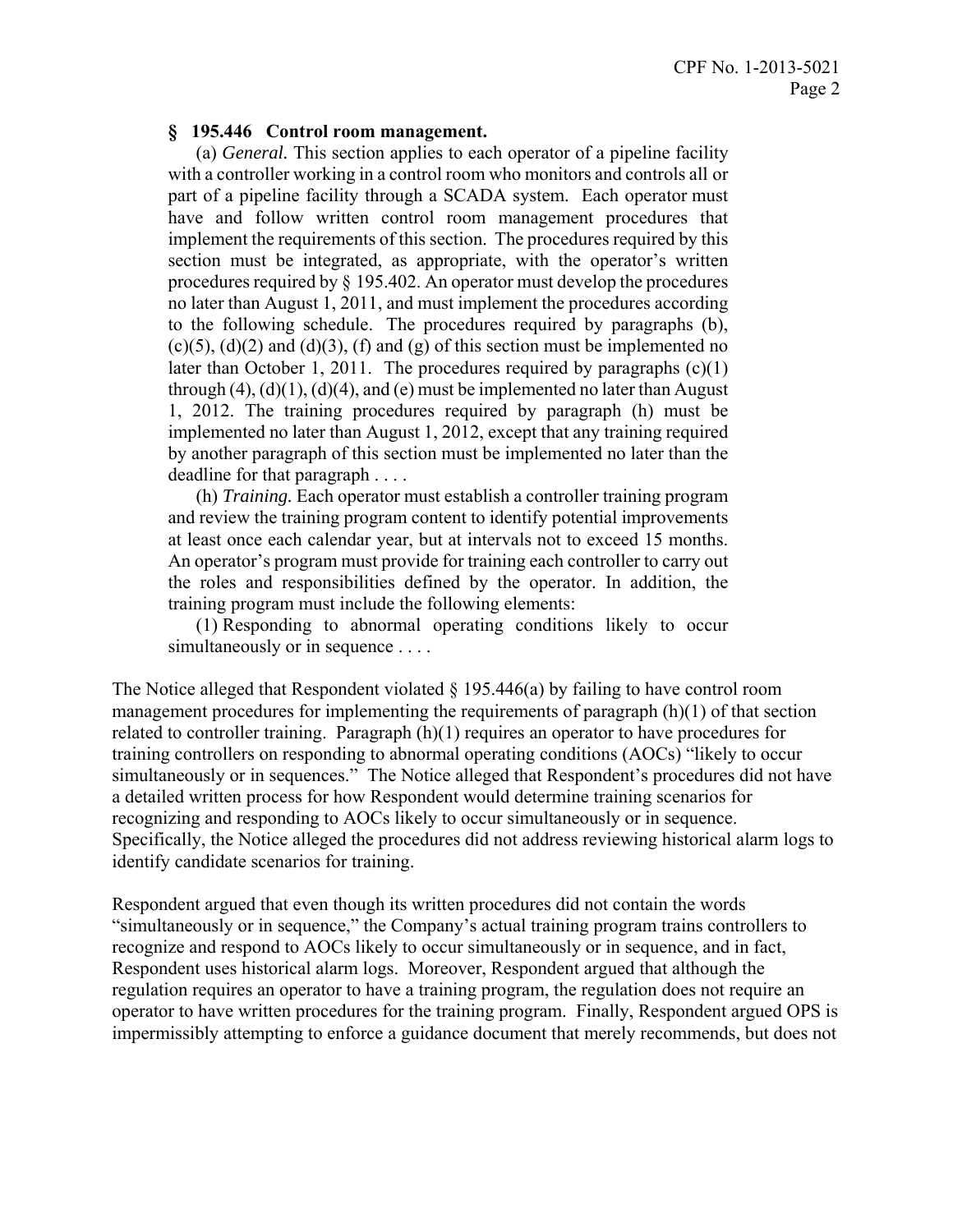require, operators to review historical alarm logs to identify candidate scenarios for AOC training.

## *Analysis*

1

Section 195.446(a) requires a pipeline operator to have written control room management procedures. At a minimum, the procedures must implement the requirements of § 195.446, including § 195.446(h), which requires an operator to have a training program for controllers. Each operator must therefore have written procedures that implement its controller training program. The procedures for the training program must include, among other things, training controllers on responding to AOCs "likely to occur simultaneously or in sequence" as stated in  $§$  195.446(h)(1).

I have reviewed the record to determine whether Respondent had written procedures for training controllers to respond to AOCs likely to occur simultaneously or in sequence. In the record is Respondent's manual of written control room management procedures.<sup>2</sup> Section H of the manual is titled "CRM Training Rule." This section documents Respondent's procedures for training controllers. Both OPS and Respondent submitted for the record copies of Section H with various passages highlighted that are relevant to AOCs.

OPS highlighted provisions in Section H that reference the class (or module) number for training controllers on "Control Center Abnormal Operating Conditions."<sup>3</sup> Also, there is a provision that references initial training for controllers on a number of subjects, including "Abnormal Operating Conditions."4 OPS highlighted a provision concerning tests for console qualification, including a "Written AOC Test" and a skill demonstration test that includes "3 random AOC/Emergency scenarios and how to react."5

Respondent highlighted those plus a few additional provisions. Respondent pointed to a procedure that references a computer based "AOC Exam" that "Covers Abnormal Operating Conditions."6 The initial testing procedure references computer based training on topics including "Dispatching; Normal, Abnormal, and Emergency Procedures."<sup>7</sup> Finally, Respondent highlighted a provision on refresher training that references desktop drills "related to recognition of and response to AOC/Emergency situations."8

<sup>&</sup>lt;sup>2</sup> OPS Violation Report, Exhibit A-1; Respondent Prehearing Submission, Exhibit 5. The procedures were issued October 1, 2011. Despite issuance after the regulatory deadline of August 1, 2011, the Notice did not allege any violation with regard to Respondent exceeding the deadline.

<sup>&</sup>lt;sup>3</sup> OPS Violation Report, Ex. A-1, Sec. II.B.2.

<sup>4</sup> OPS Violation Report, Ex. A-1, Sec. III.C.24.

<sup>5</sup> OPS Violation Report, Ex. A-1, Sec. IV.E.

<sup>6</sup> Respondent Prehearing Submission, Ex. 5, Sec. II.C.2.

<sup>7</sup> Respondent Prehearing Submission, Ex. 5, Sec. III.D.3.

<sup>8</sup> Respondent Prehearing Submission, Ex. 5, Sec. VI.C.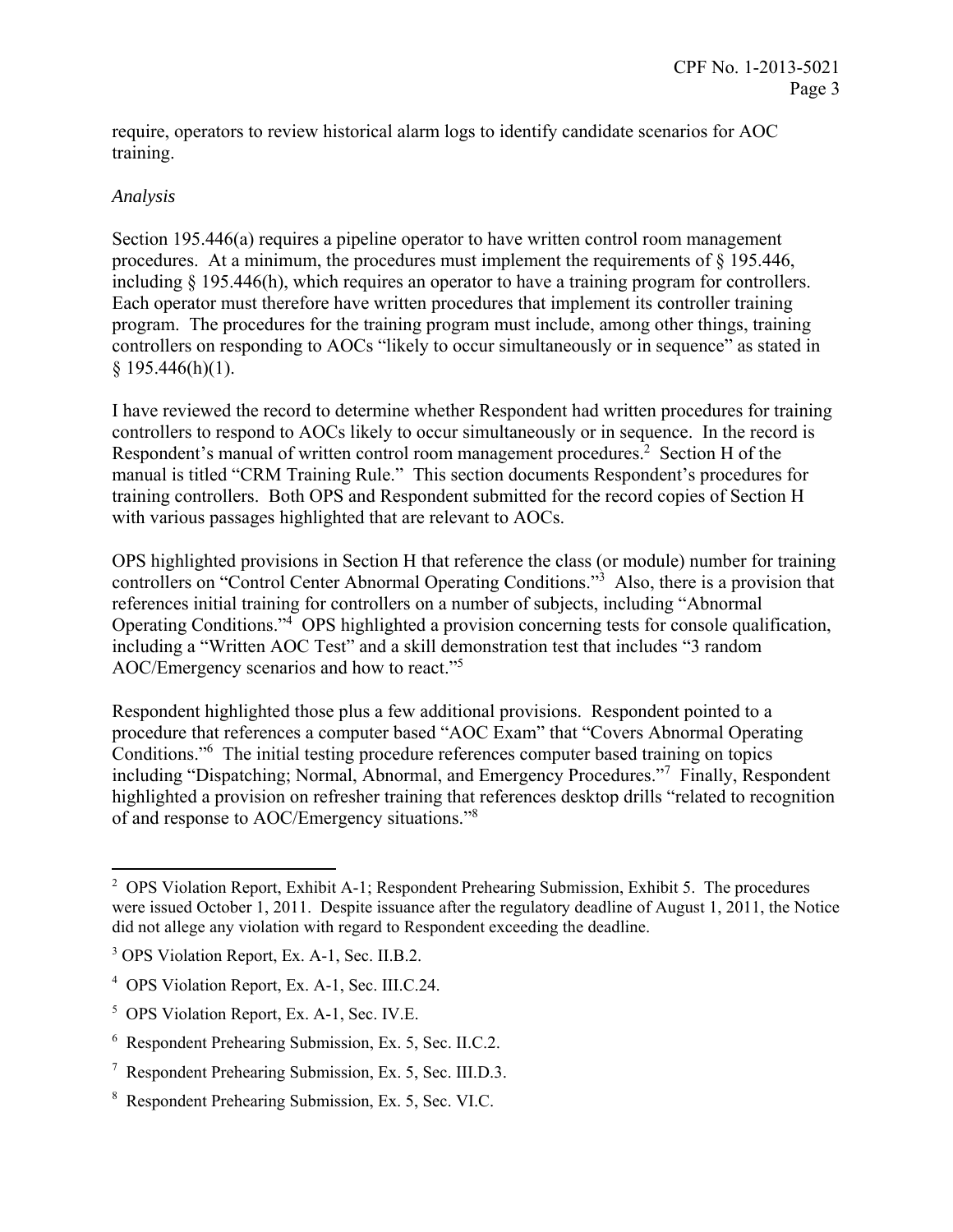All of the procedures highlighted by OPS and Respondent in Section H reference training of controllers on AOCs, but none of them include any provisions for training controllers on recognizing and responding to AOCs likely to occur simultaneously or in sequence. The procedures only discuss training controllers about AOCs generally, not training on the possibility of multiple AOCs occurring at the same time or immediately following one another.

Respondent argued that even though it might not be detailed in its procedures, the Company actually trains controllers on AOCs likely to occur simultaneously or in sequence. Respondent argued the regulation only requires the operator to have a training "program" and does not otherwise require written procedures for the program. I disagree. Section 195.446(a) requires a pipeline operator to have written procedures that implement the requirements in § 195.446(h) for a training program. Accordingly, Respondent's written procedures must provide for the implementation of a controller training program that includes training controllers on responding to AOCs likely to occur simultaneously or in sequence pursuant to  $\S$  195.446(h)(1). To the extent Respondent actually trained controllers on AOCs likely to occur simultaneously or in sequence, it does not demonstrate compliance with the requirement to have written procedures.

Respondent argued that OPS alleged a violation in this case solely because the words "simultaneously or in sequence" are missing from its written procedures. I disagree. The absence of verbatim regulatory text in Respondent's procedures is not the basis for the allegation. The basis is the evidence that Respondent did not have written procedures that met the requirements of  $\S$ § 195.446(a) and (h)(1).

Respondent also argued that OPS is attempting to enforce guidance that merely recommends, but does not require that operators review historical alarm logs to identify candidate scenarios for training. The guidance in question is a set of inspection questions, or protocols, that OPS has made publically available and that the Agency uses to conduct control room management safety inspections. The protocol regarding controller training states the following:

## **H1-1: Does the operator's program provide controller training on recognizing and responding to abnormal operating conditions that are likely to occur simultaneously or in sequence?**

- Operator must establish a list of foreseeable operating scenarios that are more likely to cause simultaneous AOCs, or multiple AOCs in sequence, and train controllers on how to recognize and handle them.
- Operators must include training on lessons learned from the review of operating experience, in accordance with  $(g)(2)$ , including critiques of all recent accidents/incidents.
- *Operators should review historical alarm logs to identify candidate scenarios for training*. 9

 $\overline{a}$ 

<sup>9</sup> Respondent Prehearing Submission, Exhibit 4, PHMSA Control Room Management: Inspection Questions at 53 (Sept. 30, 2011) (emphasis added).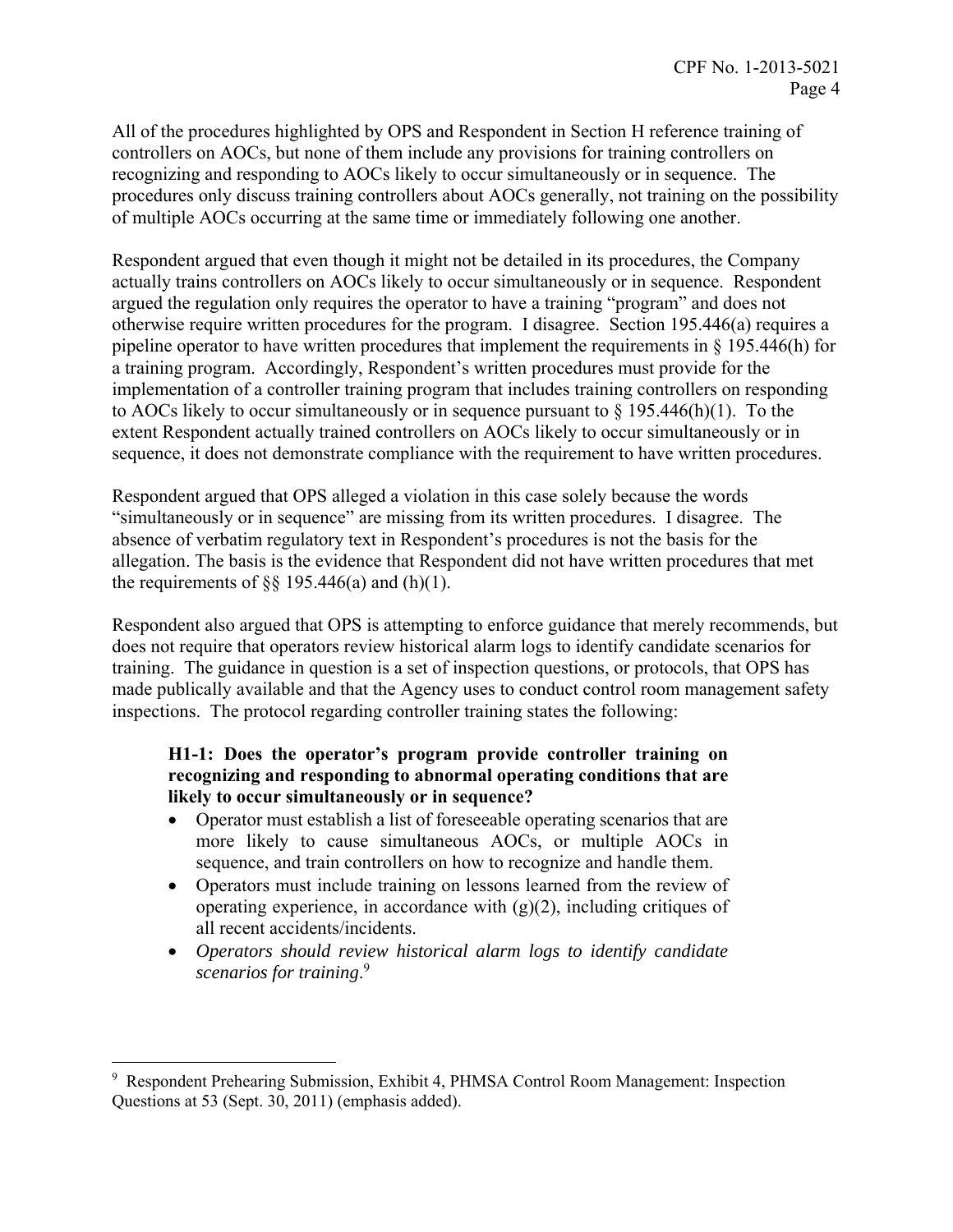Respondent is correct that the protocol is not adopted into the pipeline safety regulations and therefore does not, on its own, form the basis for a regulatory violation. The guidance does, however, provide information to the regulated community regarding how OPS evaluates an operator's control room management program under the regulations. For example, with respect to the regulation cited in this case, the Agency believes the best way to identify AOCs likely to occur simultaneously or in sequence is to review historical alarm logs. This is because an operator's alarm logs document actual occurrences of AOCs on the operator's pipeline system. The alarm logs also demonstrate when AOCs have occurred simultaneously or in sequence. It may be possible for an operator to use an alternative method to identify AOCs that are likely to occur simultaneously or in sequence on its system, but in most cases the Agency believes an operator will at least need to review actual historical AOCs documented in its historical alarm logs.

In the present case, Respondent has not demonstrated that its procedures provided for the review of historical alarm logs or any other method for identifying and training controllers on AOCs likely to occur simultaneously or in sequence on its pipeline system.

Accordingly, having reviewed the record, I find that Respondent violated § 195.446 by failing to have control room management procedures for implementing the requirements of  $§$  195.446(h)(1) related to controller training.

# **ASSESSMENT OF PENALTY**

Under 49 U.S.C. § 60122, Respondent is subject to an administrative civil penalty not to exceed \$200,000 per violation for each day of the violation, up to a maximum of \$2,000,000 for any related series of violations.<sup>10</sup>

In determining the amount of a civil penalty under 49 U.S.C. § 60122 and 49 C.F.R. § 190.225, I must consider the following criteria: the nature, circumstances, and gravity of the violation, including adverse impact on the environment; the degree of Respondent's culpability; the history of Respondent's prior offenses; and any effect that the penalty may have on its ability to continue doing business; and the good faith of Respondent in attempting to comply with the pipeline safety regulations. In addition, I may consider the economic benefit gained from the violation without any reduction because of subsequent damages, and such other matters as justice may require.

 $\overline{a}$ 

<sup>&</sup>lt;sup>10</sup> On June 30, 2016, PHMSA adjusted the maximum penalties for inflation (81 Fed. Reg. 42564). Pursuant to § 190.223, any person found to have committed a violation on or after August 1, 2016, is subject to an administrative civil penalty not to exceed \$205,638 for each violation for each day the violation continues, with the maximum administrative civil penalty not to exceed \$2,056,380 for any related series of violations.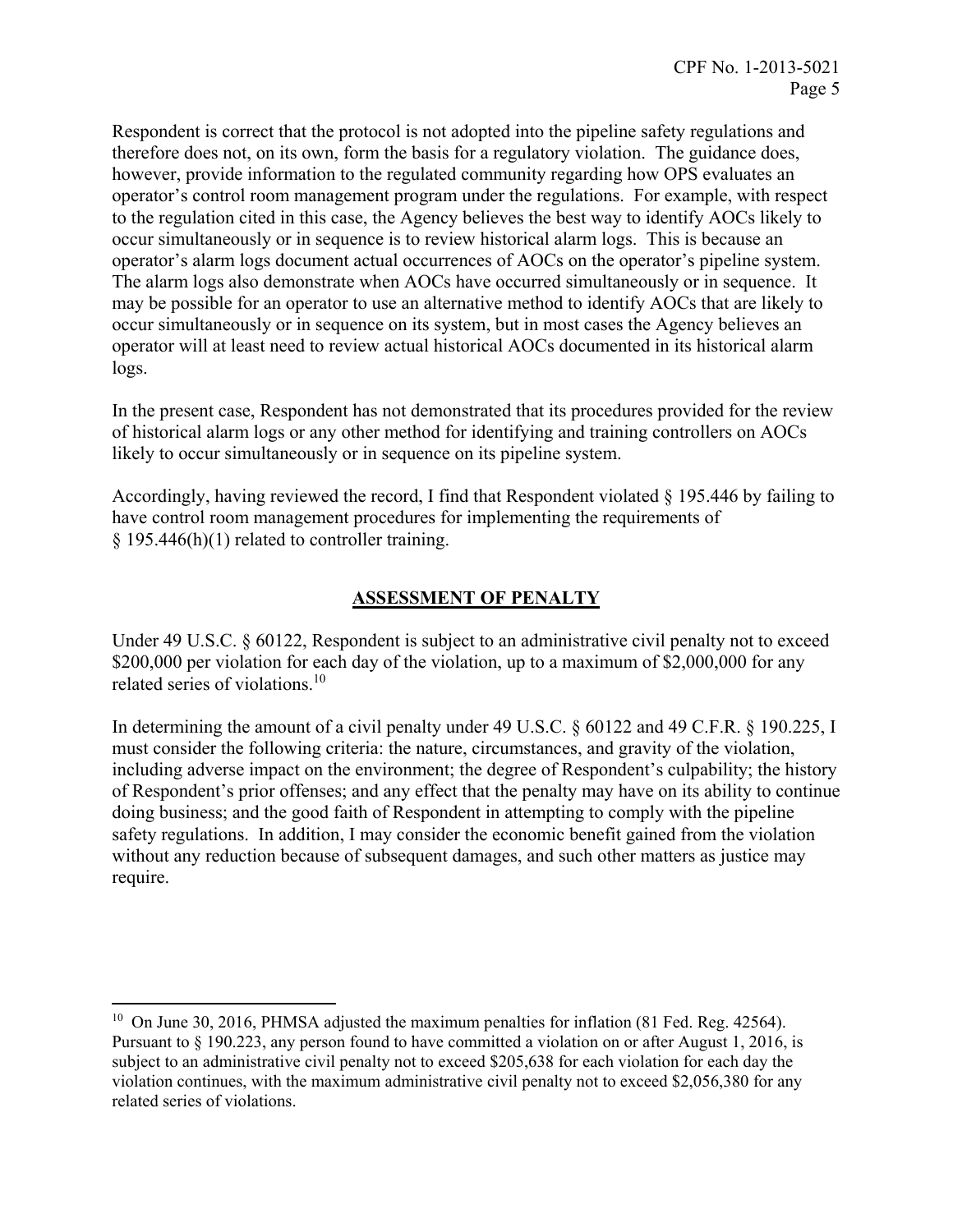**Item 1:** The Notice proposed a civil penalty of \$30,200 for Respondent's violation of 49 C.F.R. § 195.446(a), for failing to have control room management procedures that implemented the requirements of  $\S$  195.446(h)(1) related to controller training.

The proposed penalty was based on assertions in the Notice and Violation Report relevant to the penalty assessment criteria in § 190.225. With regard to the nature of the violation, the Violation Report noted this violation concerned Respondent's failure to have procedures related to controller training. With regard to circumstances, the Violation Report noted the violation was discovered by OPS. With regard to gravity, the Violation Report suggested pipeline safety was minimally affected. With regard to the degree of Respondent's good faith, the Violation Report suggested no credit under this factor. Respondent has a history of nine prior offenses within the last five years.

Respondent argued that the proposed penalty should be reduced because it had written procedures for training controllers on AOCs and followed them. Respondent also offered evidence that AOCs were listed as an element of the CRM Training Program,  $11$  and that the training materials and content addressed the possible occurrence of AOCs likely to occur simultaneously or in sequence.<sup>12</sup> Respondent also provided examples of historic AOCs that occurred simultaneously or in sequence, which were used for training.<sup>13</sup> Further, a narrative summary of the event, historic alarm logs, and historian trend printouts were used to illustrate the examples.14

With regard to the culpability of the Respondent, I find that although the Company's procedures did not meet the requirement of the regulation, Respondent has taken significant steps towards compliance with the cited regulation by ensuring controllers were trained regarding AOCs likely to occur simultaneously or in sequence. Therefore, I find a reduction to the proposed penalty is appropriate.

Based upon the foregoing, I assess Respondent a reduced civil penalty of **\$25,900** for violation of 49 C.F.R. § 195.446(a).

Payment of the civil penalty must be made within 20 days of service. Federal regulations (49 C.F.R. § 89.21(b)(3)) require such payment to be made by wire transfer through the Federal Reserve Communications System (Fedwire), to the account of the U.S. Treasury. Detailed instructions are contained in the enclosure. Questions concerning wire transfers should be directed to: Financial Operations Division (AMK-325), Federal Aviation Administration, 6500 S MacArthur Blvd., Oklahoma City, Oklahoma 79169. The Financial Operations Division telephone number is (405) 954-8845.

 $\overline{a}$ 

 $11$  Respondent Prehearing Submission, Ex. 5, Section III. Initial training C.

<sup>&</sup>lt;sup>12</sup> Respondent Prehearing Submission, Exs. 6 and 10.

<sup>&</sup>lt;sup>13</sup> Respondent Prehearing Submission, Ex. 10.

 $14$  Closing at 7.